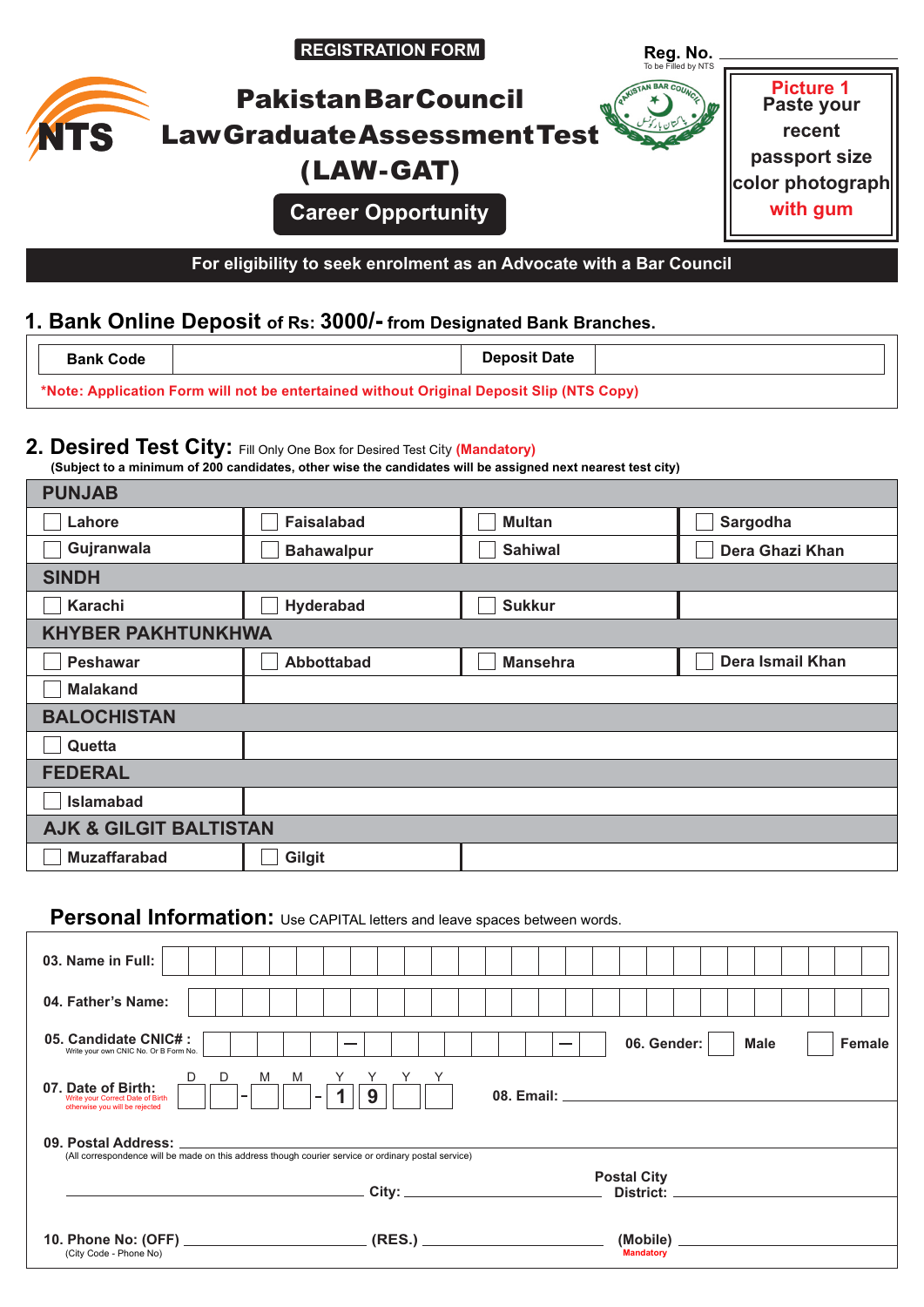### **11. Academic Information:** *(Attach only latest Degree / Transcript)*

| Certificate /<br><b>Degree Name</b> | <b>Degree Title</b> | <b>Major Subject</b> | Year<br>Passing | <b>Obtained</b><br>Percentage | <b>Board/ University</b><br>(Write down the complete University / Board Name) |
|-------------------------------------|---------------------|----------------------|-----------------|-------------------------------|-------------------------------------------------------------------------------|
| SSC/<br>Matric<br>$(10$ Years)      |                     |                      |                 |                               |                                                                               |
| HSSC/<br>Intermediate<br>(12 Years) |                     |                      |                 |                               |                                                                               |
| <b>Bachelor</b><br>(14 Years)       |                     |                      |                 |                               |                                                                               |
| L.L.B<br>(17 Years)                 |                     |                      |                 |                               |                                                                               |

**The NTS will get the certificates and degrees of educational qualifications of the candidate verified from the concerned Board and / or the University and in case a certificate / degree is reported to be a bogus / ingenuine, the candidate will stand disqualified for the test besides being liable to panel action.**

#### **Undertaking By The Applicant:**

|       | d/s/w of<br>solemnly affirm and declare that I have read and understood the conditions for appearing<br>in the Law Graduate Assessment Test (LAW-GAT) and that I have filled the form as per<br>instructions given above and in the event any information contained herein is found to be<br>untrue, I shall be liable to disciplinary action which may result in cancellation of my test. | do hereby | <b>Picture 2</b><br>Affix your<br>recent<br>passport size<br>color<br>photograph<br>with Stapler |
|-------|--------------------------------------------------------------------------------------------------------------------------------------------------------------------------------------------------------------------------------------------------------------------------------------------------------------------------------------------------------------------------------------------|-----------|--------------------------------------------------------------------------------------------------|
| Date: | Signature of the Candidate                                                                                                                                                                                                                                                                                                                                                                 |           |                                                                                                  |

#### **Only a Law Graduate is eligible to apply.** Ø

- **Candidates are required to submit LL.B. degree and detailed Transcript/ Marks Certificate of each year i.e. (LL.B. 1st year, 2nd year and 3rd year examination). In case LL.B. Degree has not been issued, the candidates may submit detailed transcript marks certificate of LL.B. (final year) examination.** Ø
- **Candidates will have maximum of three chances to clear the test, NTS conducts the test thrice in a year.** Ø
- **Students awaiting result are not eligible to apply.** Ø
- **50% score is required to qualify the assessment test.** Ø
- **Candidates will have to meet other criteria, if any, prescribed by the Pakistan Bar Council as per its Rules / decisions.** Ø
- **Attach your Two recent Passport Size Photograph, CNIC Copy, and Original Bank Deposit Slip (NTS Copy).** Ø
- **By Hand submission of Application Form is not allowed**. Ø
- **Mobile Phones are not allowed in Test Center premises.** Ø
- **Please visit NTS Website according to the TEST Schedule to check your status.** Ø
	- Ø Last date for application submission is Wednesday, 31<sup>st</sup> December 2014.
	- Ø **Application should reach NTS office latest by last date of submission of Application Form.**
	- Ø **NTS will not be responsible for late receiving of application through courier / Pakistan Post etc.**
	- **st** Ø **Applications received on Thursday, 1 January 2015 will not be entertained by NTS.**

# **Help line:**

# **Please Send Application Forms to:**

**UAN. +92-51-844-444-1**

**Manager Operations National Testing Service 1-E, Street No. 46, I-8/2, Islamabad.**

**Website: www.nts.org.pk**